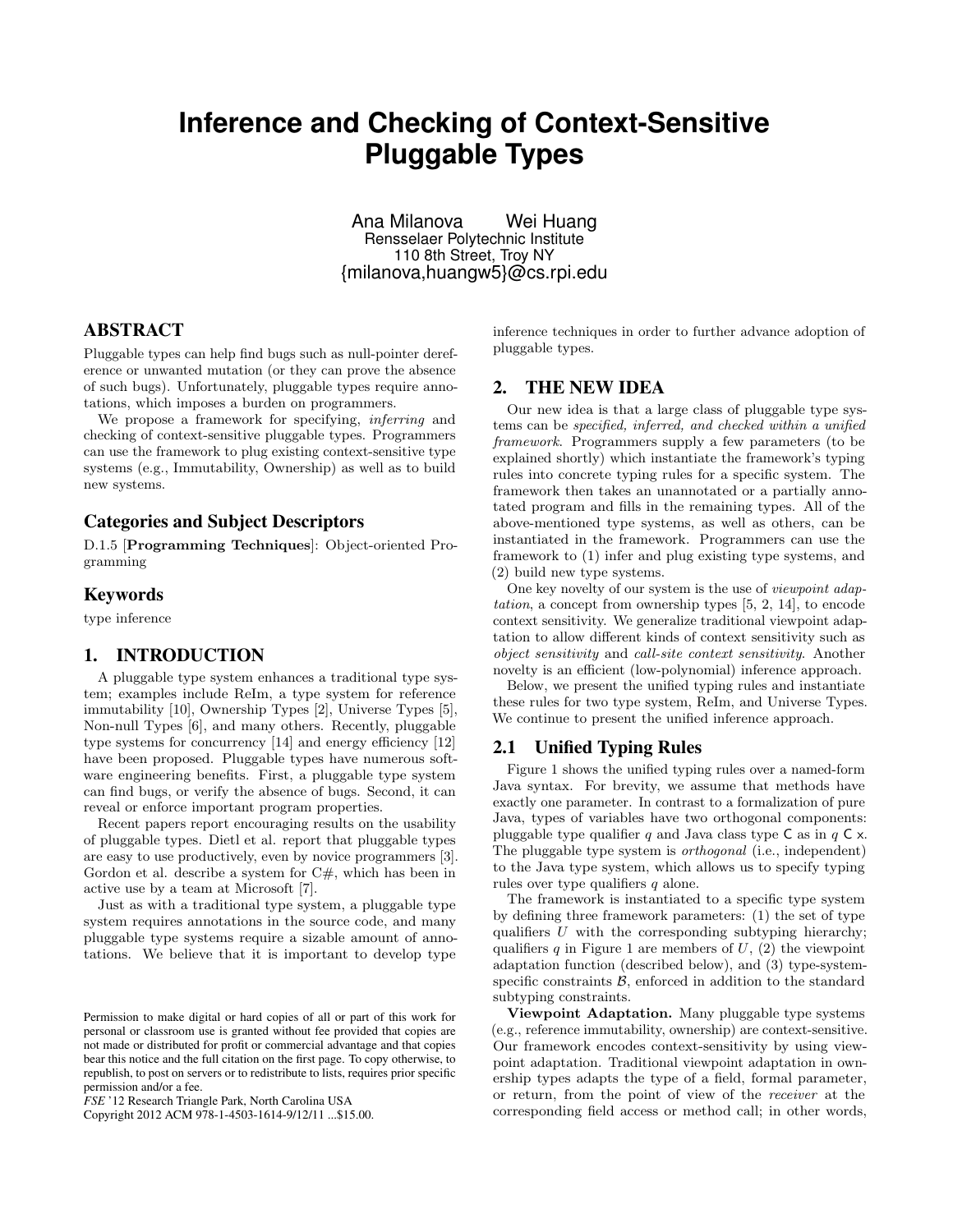$$
\Gamma(x) = q_x \quad q <: q_x \quad \mathcal{B}_{\text{(TNEW)}}(q_x, q)
$$
\n
$$
\Gamma \vdash x = \text{new } q \mathrel{\mathsf{C}}
$$
\n
$$
\Gamma(x) = q_x \quad \Gamma(y) = q_y \quad q_y <: q_x \quad \mathcal{B}_{\text{(TASSIGN)}}(q_x, q_y)
$$
\n
$$
\Gamma \vdash x = y
$$
\n
$$
\Gamma(x) = q_x \quad \Gamma(y) = q_y \quad typeof(\mathsf{f}) = q_{\mathsf{f}}
$$
\n
$$
q_y <: a \rhd q_{\mathsf{f}} \quad \mathcal{B}_{\text{(TWRITE)}}(q_x, q_{\mathsf{f}}, q_y)
$$
\n
$$
\Gamma \vdash x.\mathsf{f} = y
$$
\n
$$
\Gamma(x) = q_x \quad typeof(\mathsf{f}) = q_{\mathsf{f}} \quad \Gamma(y) = q_y
$$
\n
$$
a \rhd q_{\mathsf{f}} <: q_x \quad \mathcal{B}_{\text{(TREAD)}}(q_y, q_{\mathsf{f}}, q_x)
$$
\n
$$
\Gamma \vdash x = y.\mathsf{f}
$$

 $(TCALL)$  $\Gamma(x) = q_x \Gamma(y) = q_y \Gamma(z) = q_z \text{ type of } (\mathsf{m}) = q_{\text{this}}, q_p \rightarrow q_{\text{ret}}$  $q_{\mathsf{y}}$   $\lt: a \triangleright q_{\mathsf{this}}$   $q_{\mathsf{z}} \lt: a \triangleright q_{p}$  $a \triangleright q_{\text{ret}} \prec: q_{\text{x}} \quad \mathcal{B}_{(\text{TCALL})}(\textsf{m}, q_{\text{y}}, q_{\text{x}})$ 

 $\Gamma \vdash x = y.m(z)$ 

Figure 1: Unified typing rules. Qualifiers  $q$  are taken from the universe of type qualifiers. Function typeof retrieves the declared qualifiers of fields and methods.  $\Gamma$  is a type environment that maps variables to their qualifiers.  $\beta$  sets contain additional constraints imposed by a specific type system. a at rules (TREAD), (TWRITE) and (TCALL) is the context of adaptation, a framework parameter.

traditional viewpoint adaptation adapts the type of a field, parameter or return to the "context" of the receiver. Viewpoint adaptation of a type  $q'$  from the point of view of another type  $q$ , results in the adapted type  $q''$ .

For example, the type of x.f is not just the declared type of field  $f - it$  is the type of f adapted from the point of view of x. As a concrete example, in Universe Types [5], if the declared type of f is peer, which denotes that the x object and its f field have the same owner, then the ownership type of x.f is not necessarily peer, but is the same as the type of x, because the relationship of x to the current object this is the same as the relationship of x.f to this.

Our framework generalizes traditional viewpoint adaptation: it allows for *variation* in the context of adaptation – one can adapt from the point of view of the receiver (as in ownership types), or one can adapt from the point of view of another variable. This allows us to express different kinds of context sensitivity.

Typing Rules. Let us look again at Figure 1. In rules (TWRITE) and (TREAD) framework parameters  $a$  and  $\triangleright$  handle viewpoint adaptation at field access. a is the context of adaptation.  $a \triangleright q_f$  adapts the type of field f, namely  $q_f$ , from the point of view of a. Consider rule (TWRITE)  $x.f = y$  in Figure 1. The type of field f is adapted from the point of view of a and the expected subtyping constraint is created:  $q_{\rm y}$   $\langle$ :  $a \triangleright q_{\rm f}$ . a is usually the type of the receiver  $q_{\rm x}$  (although different systems may use a different type as context of adaptation); when a is  $q_x$  the rule becomes  $q_y \prec q_x \triangleright q_f$ .

Analogously, in (TCALL), framework parameters  $a$  and  $\triangleright$ handle viewpoint adaptation at method calls. a is the context of adaptation again. It can be instantiated to the type of the receiver  $q_y$ , which essentially amounts to object sensitivity [11], or to the type of the left-hand-side of the call assignment  $q_{x}$ , which amounts to call-site context sensitivity.  $a \triangleright q$  adapts formal parameter/return type q from the point of view of  $a$ . Rule ( $\tau$ CALL) creates the expected subtyping constraints.

#### 2.2 Instantiations

To make the typing rules in Section 2.1 more concrete, we instantiate them into two different type systems: ReIm and Universe Types.

#### *2.2.1 ReIm*

ReIm [10] enforces the property that the state of an object, including its transitively reachable state, cannot be mutated through an immutable reference. ReIm is similar, but not identical to Javari [13]. In order to instantiate ReIm in the framework, we need to specify the framework parameters discussed in Section 2.1.

Type Qualifiers and Subtyping Hierarchy. We first instantiate the set of type qualifiers. There are three sourcelevel type qualifiers in ReIm:

$$
U = \{readonly, polyread, mutable\}
$$

- mutable: A mutable reference can be used to mutate the referenced object; this is the implicit and only option in standard object-oriented languages.
- readonly: A readonly reference x cannot be used to mutate the referenced object nor anything it references.
- polyread: A polyread reference x cannot be used to mutate the referenced object. Programmers should use polyread when the reference is readonly in the scope of the enclosing method, but depends on the context of the caller of the method.

Detailed explanations and examples of these qualifiers can be found in [10]. The subtyping hierarchy between the qualifiers is

$$
\mathsf{mutable} <: \mathsf{polyread} <: \mathsf{readonly}
$$

Viewpoint Adaptation Function. Next, we instantiate the viewpoint adaptation function:

| $\_$ $\triangleright$ mutable    | $=$ | mutable  |
|----------------------------------|-----|----------|
| $\mathsf{p} > \mathsf{readonly}$ | $=$ | readonly |
| $q \,\triangleright\,$ polyread  | $=$ | a        |

denotes a don't care value. The context of adaptation at field access is the type of the receiver (x at field write  $x.f=y$  and y at field read  $x=y.f$ ). A readonly (mutable) field remains readonly (mutable), regardless of the type of the receiver. A polyread field takes the type of the receiver after adaptation. For example, the type of field access y.f, where y is readonly and f is polyread, is the adapted type readonly  $\triangleright$  polyread  $=$  readonly.

Viewpoint adaptation at method call uses the type of the left-hand-side of the call assignment as context of adaptation. For example, the context of adaptation at the method call  $x = y.m(z)$  is the type of x. This abstracts call-site context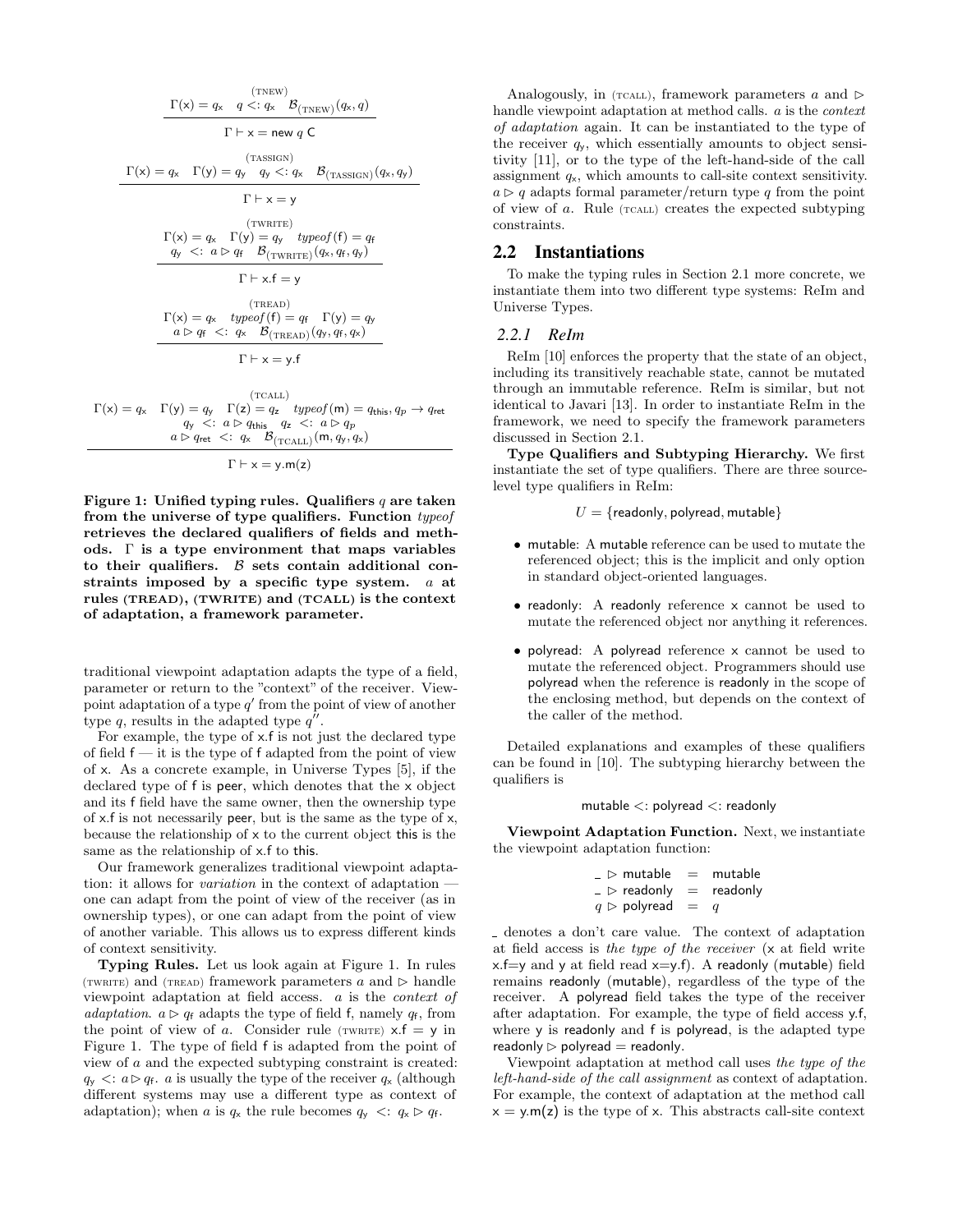sensitivity which is the kind of context sensitivity needed in ReIm as explained in [10].

Additional Constraints. Finally, we instantiate the additional constraints  $\beta$ . All  $\beta$  sets are empty except for rule (TWRITE) where we have  $\mathcal{B}_{(\text{TWRITE})}(q_r, q_f, q_o) = \{q_r = \text{mutable}\};$ this constraint enforces that the receiver  $x$  at (twrite)  $x.f = y$ is mutable.

#### *2.2.2 Universe Types*

Universe Types [5] is a lightweight ownership type system that optionally enforces the owner-as-modifier encapsulation discipline. Informally, this means that an object can be modified only by its owner and by its peers, i.e., objects that have the same owner.

Type Qualifiers and Subtyping Hierarchy. There are three source-level type qualifiers in Universe Types:

$$
U = \{\text{peer}, \text{rep}, \text{any}\}
$$

- peer: an object that is referenced by a peer reference x is part of the same representation as the current object. In other words, the two objects have the same owner.
- rep: an object that is referenced by a rep reference x is part of the current (i.e., this) object's representation. In other words, the current object is the owner of the object referenced by x.
- any: the any qualifier does not provide any information about the ownership of the object.

In addition, there are two other qualifiers used internally by the type system: lost and self. lost expresses that the result of viewpoint adaptation cannot be expressed statically. self is the only type for the implicit parameter this.

Detailed explanations and examples of these qualifiers can be found in [9]. The qualifiers form the following subtyping hierarchy:

$$
\mathsf{rep} <: \mathsf{lost} \qquad \mathsf{self} <: \mathsf{peer} <: \mathsf{lost} \qquad \mathsf{lost} <: \mathsf{any}
$$

Viewpoint Adaptation Function. Viewpoint adaptation in Universe Types is as follows:

| self             | ▷                              |     |      |           |
|------------------|--------------------------------|-----|------|-----------|
|                  | $\triangleright$ self          | $=$ |      |           |
|                  | peer $\triangleright$ peer $=$ |     | peer |           |
| rep              | $\triangleright$ peer =        |     | rep  |           |
| $\equiv$         | $\triangleright$ any           | $=$ | any  |           |
| $\scriptstyle q$ | $q^{\prime}$<br>⊳              | $=$ | lost | otherwise |

The context of adaptation is always the type of the receiver at both field access and method call. For example, the context of adaptation at y.f is the type of y; similarly, the context at call  $y.m(z)$  is receiver the type of receiver  $y$  as well. Adapting to the context of the receiver can be interpreted as object sensitivity.

Additional Constraints Universe Types impose additional constraints. In our framework, these constraints are expressed by parameters  $\mathcal{B}$ :

| $\mathcal{B}_{(\text{TNEW})}(q_l,q_r)$               |     | $= \{q_r \neq \text{any}\}\$                                          |
|------------------------------------------------------|-----|-----------------------------------------------------------------------|
| $\mathcal{B}_{(\text{TWRITE})}(q_r, q_f, q_o)$       |     | $= \{q_r \neq \text{any}, q_r \triangleright q_f \neq \text{lost}\}\$ |
| $\mathcal{B}_{(\text{TCALL})}(\mathsf{m}, q_r, q_o)$ | $=$ | let <i>typeof</i> (m) = $q \rightarrow q'$ in                         |
|                                                      |     | if $impure(m)$ then                                                   |
|                                                      |     | ${q_r \neq \text{any}, q_r \triangleright q \neq \text{lost}}$        |
|                                                      |     | else                                                                  |
|                                                      |     | ${q_r \triangleright q \neq \textsf{lost}}$                           |

impure is a predicate that returns true if method m is pure, and false otherwise.  $\beta$  for all other rules are empty.

ReIm and Universe Types are two systems that can be instantiated in the framework. Others are Ownership Types [2], Non-null Types [6], AJ [14] and EnerJ [12]. Once a type system is specified in the framework, the types can be inferred by the unified type inference algorithm (Section 2.3).

## 2.3 Unified Type Inference

Type inference for pluggable type systems is difficult because these systems allow many different valid typings. For example, in ReIm, one can type every variable mutable and the program will be well-typed. However, this "easy" typing is not desirable because, intuitively, we would like to prove a maximal number of variables as being readonly, not mutable. The main challenges for type inference lie in (1) understanding the most desirable, i.e., "best" typing, and (2) computing the "best" typing.

Surprisingly, a simple idea works. We first compute a set-based solution S which maps variables to sets of type qualifiers. The set-based solver initializes every unannotated variable to the maximal set of qualifiers, and every annotated variable to the singleton set that contains the programmerprovided qualifier. There is a transfer function  $f_s$  for each statement s. Each  $f_s$  takes as input the current mapping  $S$ and outputs an updated mapping  $S'$ .  $f_s$  refines the set of each reference that participates in  $s$  as follows. Let  $x, y, z$ be the references in s. For each reference, say  $x, f_s$  removes each  $q_x \in S(x)$  from  $S(x)$ , if there does not exist a pair  $q_{y} \in S(y)$ ,  $q_{z} \in S(z)$  such that  $q_{x}, q_{y}, q_{z}$  type check under the type rule for s from Figure 1. For example, consider statement  $x = y$  f and corresponding rule (TREAD). Suppose that  $S(x) = \{$ polyread $\}, S(y) = \{$ readonly, polyread, mutable $\}$ and  $S(f) = {read only, polyread}$  before the application of the transfer function. The transfer function removes readonly from  $S(y)$  because there does not exist  $q_f \in S(f)$  that satisfies readonly  $\triangleright q_f \lt:$  polyread. Similarly, it removes readonly from  $S(f)$  because  $\Box$  readonly = readonly, is not a subtype of polyread as rule (TREAD) requires. After the application of the transfer function, S' is as follows:  $S'(x) = \{\text{polyread}\},\$  $S'(y) = \{$  polyread, mutable  $\}$ , and  $S'(f) = \{$  polyread  $\}.$ 

The resulting set-based solution contains all valid typings in the program. The question is, how do we extract the "best" typing out of it? Again, there is a simple idea that works. The programmer specifies a *preference ranking* over the type qualifiers. For example, for ReIm the ranking is

#### readonly > polyread > mutable

Informally, this means that, if possible, we type a variable readonly, If not possible, we type it polyread. Finally if neither readonly nor polyread are possible, we type it mutable.

More formally, the preference ranking over qualifiers establishes a ranking over all valid typings. A typing  $T$  is better than a typing  $T'$  if and only if T has more readonly variables than  $T'$ , or  $\overline{T}$  and  $T'$  have the same number of readonly variables but  $T$  has more polyread variables than  $T'$ . Thus, the typing with the most readonly variables is the "best", and the typing with all mutable variables is the worst. The maximal typing is the typing extracted from the set-based solution by mapping each variable to the maximally preferred qualifier in its set. If the maximal typing type checks, then this is the unique "best" typing. For ReIm, the maximal typing provably always type checks.